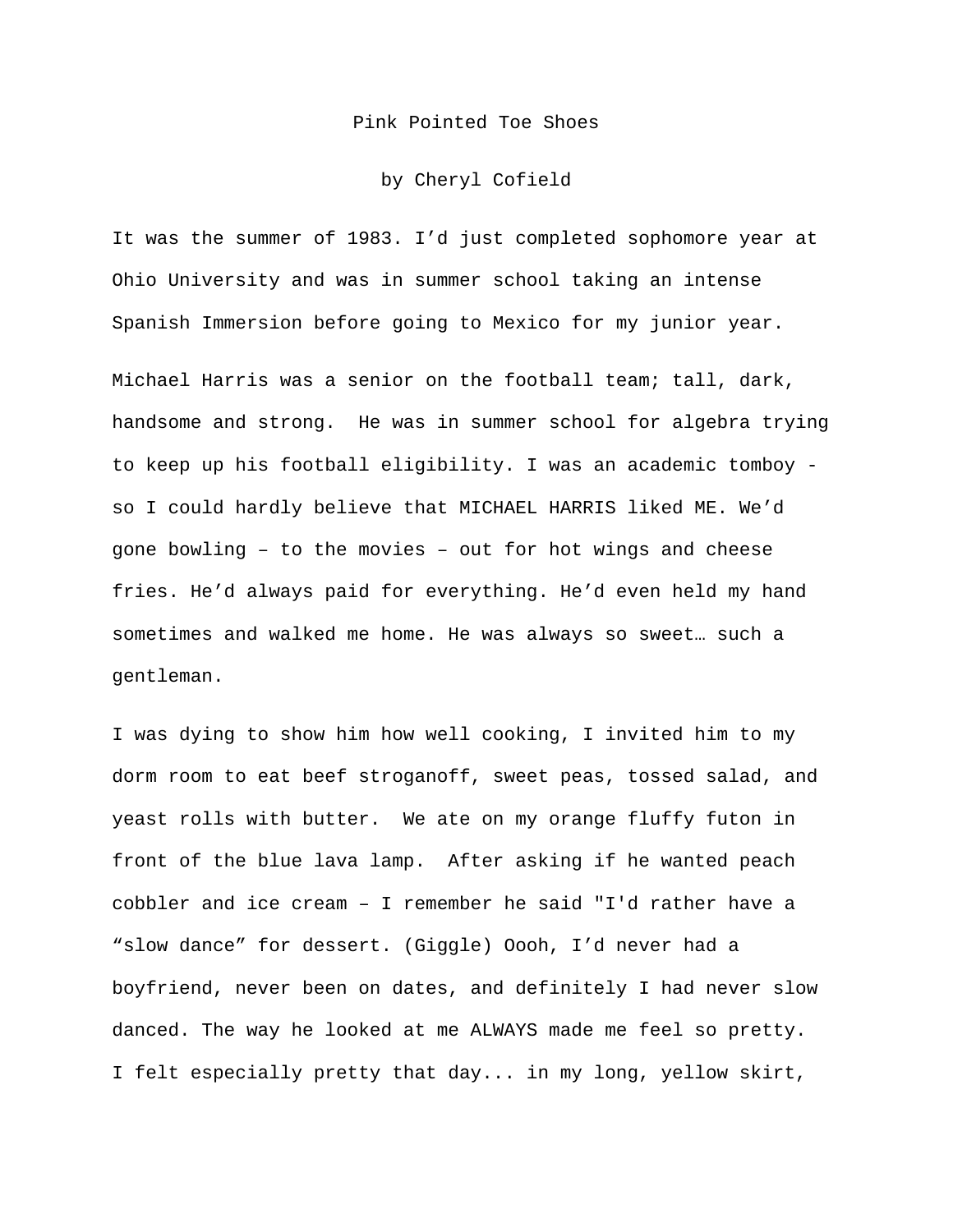shimmery pink blouse, and pink pointed-toed shoes. "Y-y--e-a-h … I wanted to slow dance!"

So he taught me. He taught me to dance. We twirled around and around the room and then next to a full length mirror. He swirled me around so we could look at ourselves together. I was in front of him as he hugged from behind. Then, in less than a moment....Things changed…

"Look what you've gotten yourself into!" He said angrily. "Don't you look p-r -e- t- t-y, MY Cheri." He breathed heavily in my ear, forcing me to look in the mirror. He choked my throat with his huge hands and I could barely breathe. He pushed me hard - and pinned me to the ground. "What are you DOING, Michael?" "What… are…you…doing..."I was hurt, confused and afraid all at once. It just felt like a bad dream. He ripped my yellow skirt up – and yanked over my panties – **FULLY** intending to ……RAPE me…

Right then, I remembered my dark-skinned, kinky haired, grandmother had been raped in 1925 by a wealthy man from "somewhere **ACROSS** the tracks" that divided the people of Savannah, Tennessee.

Right then, I remembered that my own, fair-skinned, fragile mother had been raped at 14 - during times when grandma drowned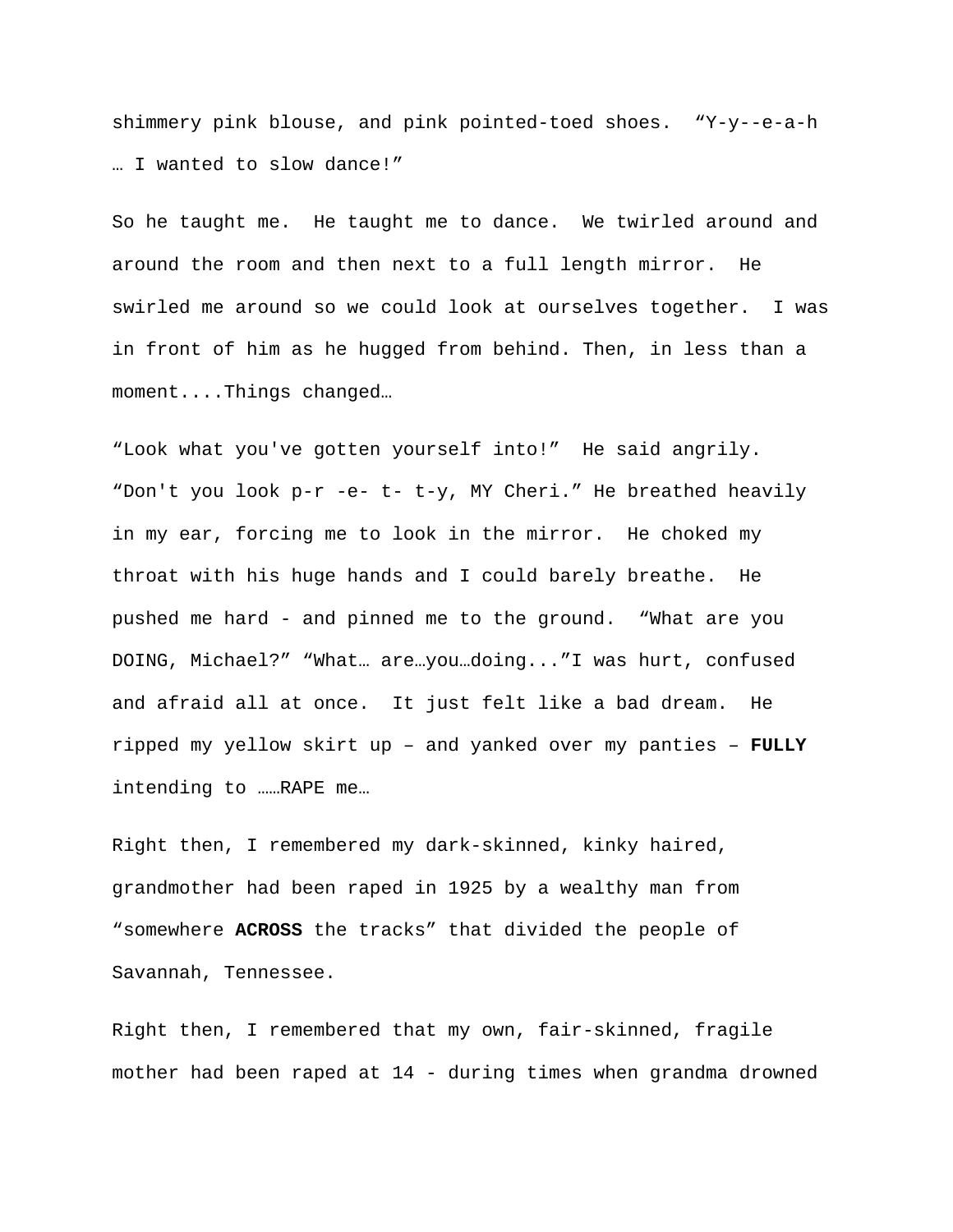herself in whiskey and cheap wine - to forget the rapist from across the tracks – who fathered her frail, daughter – before violating the body of their daughter in front of her mother…

BEFORE Michael could DAMAGE ….me, a wind blew through the room and I gathered ALL of my pieces - and the strength of **SOLOMON** was in my arms. I pushed him OFF of me – then PICKED his sorry butt up and slung him across the room. I lost myself … kicking him in the head over - and over - and over with the POINTED TIPPPP of my pink – pointed – toed – shoes … I looked at him and kicked him over and over until his head was bleeding …

Finally, I kicked him over and pressed my PINK SHOE down into his throat -– remembering that my grandma had died in shame … I pressed down harder -- remembering my mother's pain …living as a black woman - then white- living black then living white, remembering what her own father had done … never knowing WHO she was – and never knowing out how to trust anyone.

I was remembering the women who had come before me – and then I somehow "REMEMBERED FORWARD" that one day I'd be a GROWN woman in this world – and (Happily) remembered that I would one day have a little girl that I'd call "Zoe" – whose innocence I would fiercely and ferociously ... protect... if- only I couldtake – my- foot -off -of –his-throat …I continued pressing